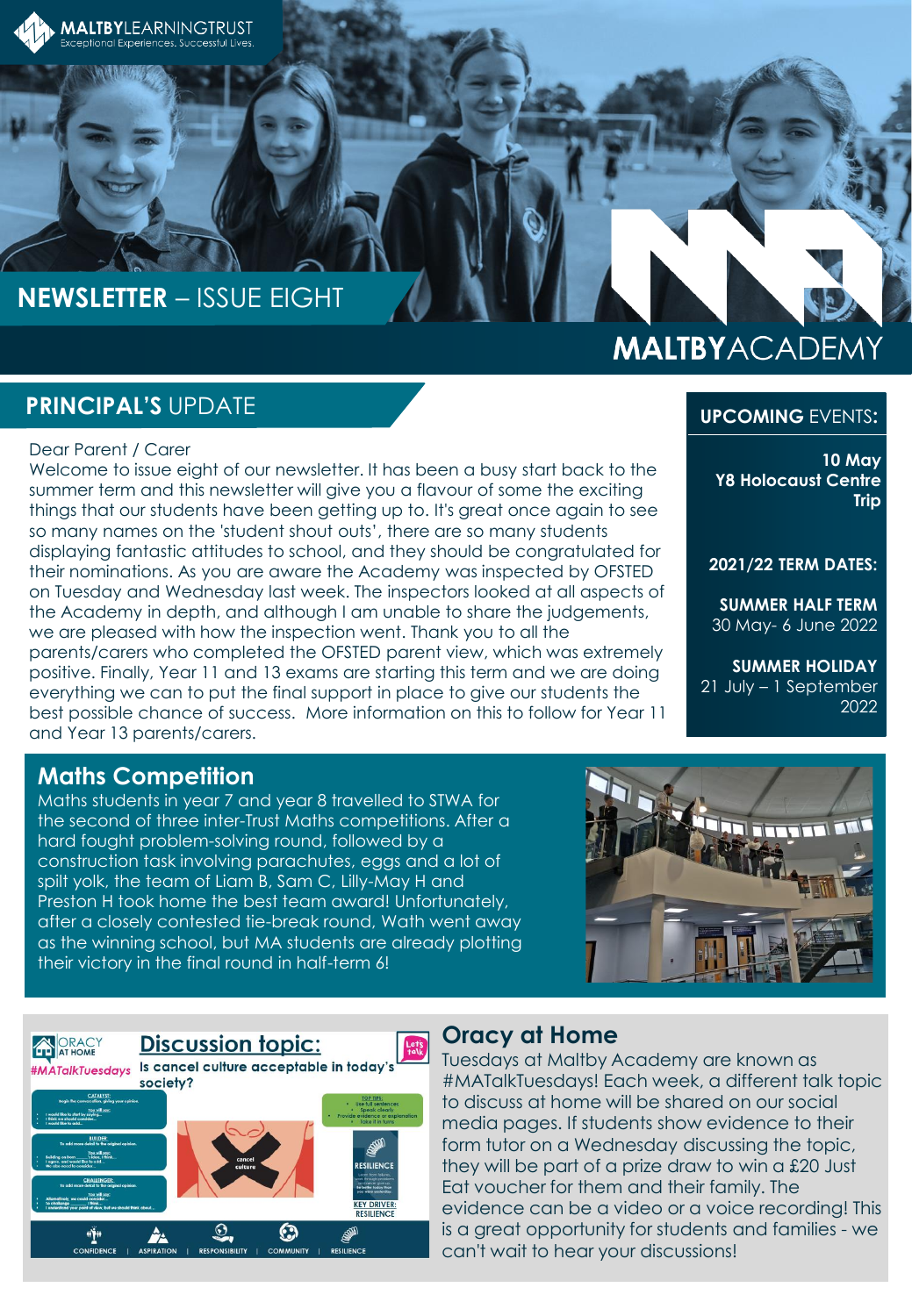## **Science**

In the last week of term, the Science department were excited to teach the Year 4 students from Maltby Manor all about volcanoes! The red wax represented the magma and the sand represented the Earth's crust. The students were investigating how the thickness of the crust affected the time taken for the magma to break through the crust.



## **National Walking Month**

This month marks National Walking Month, which many of our students will have seen feature in assemblies last week, as we shared a poem by [Home | Yorkshire Prose](https://www.yorkshireprose.com/) and a short clip from ex-footballer, Mark Crossley - walkingsbrilliant | Latest News - on why walking is important to them and what walking does for their mental and physical health.

If you are out walking in the next few weeks, please share the details with us, via social media, tagging in Maltby Academy. We can't wait to see you out walking!





## **'Me gustaría comer tapas por favor' (I would like to eat tapas please)**

On Friday our Year 10 Spanish students visited Cubanas, a Cuban tapas restaurant in the centre of Sheffield. Tapas are small portions of food, often shared between people, giving everyone the opportunity to try lots of different Spanish dishes. Some were 'picantes' (spicy), some were 'salados' (salty) but most were 'deliciosos'!

'Albondigas' (meatballs), 'Patatas bravas' (fried potatoes with a spicy tomato sauce) and 'croquetas de queso y jamón' (ham and cheese croquettes) were particularly popular and all students had a great time!

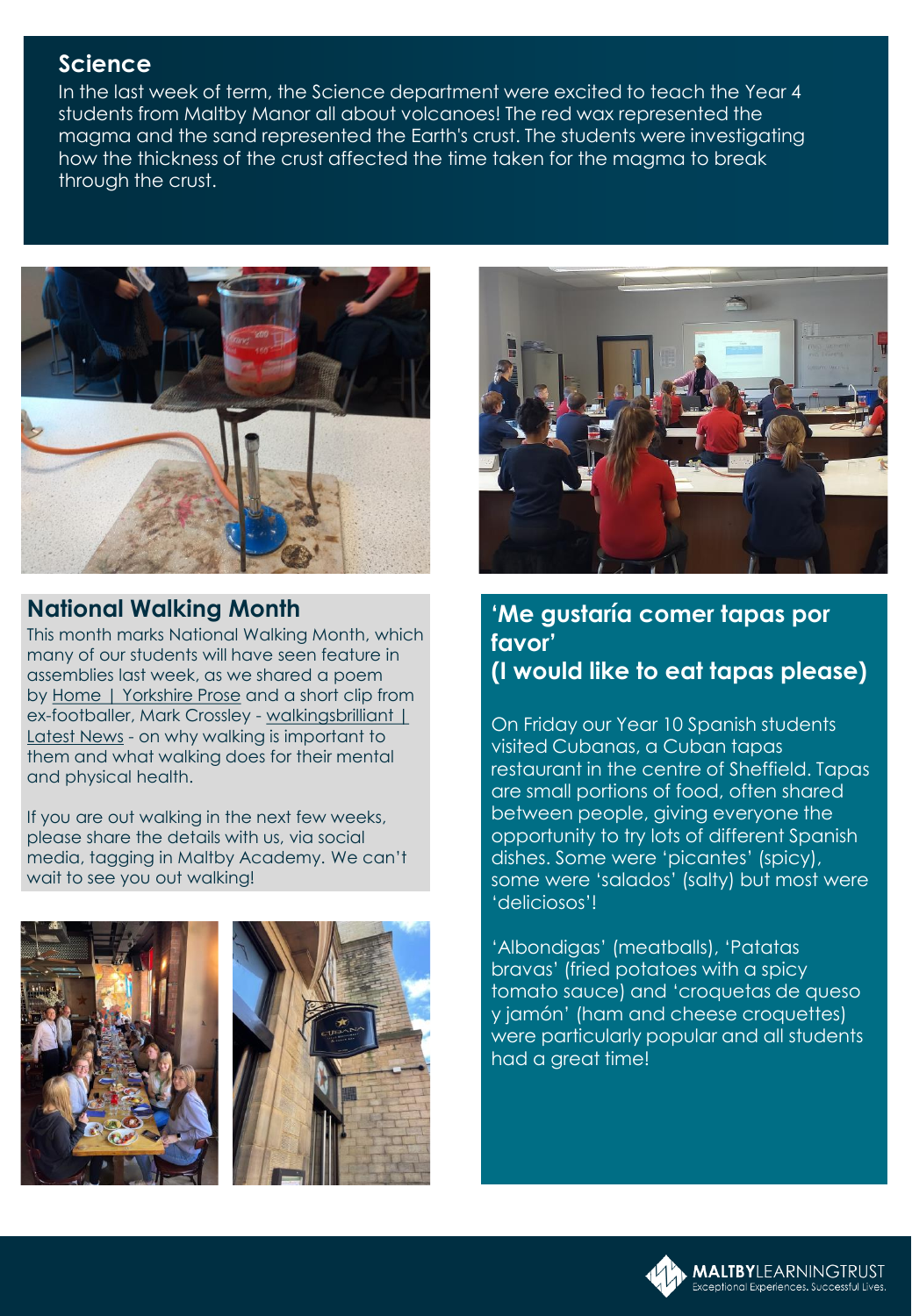## **Microsoft Office Specialist Qualification**

Recently a number of our year 12 and 13 IT students have been given the opportunity to complete an additional industry standard, recognised qualification called Microsoft Office Specialist. Students who are waiting for their exam results to come back and who had completed all of their outstanding coursework undertook training in Office applications such as Word, Excel and PowerPoint and had the chance to gain an accredited qualification in the software. Some students have really invested themselves in this enrichment opportunity and have achieved more than one qualification. Congratulations to all involved.



## **Business Interview Day**

On Friday 29<sup>th</sup> April, our Year 12 and 13 Business students took part in some mock interviews as part of the Recruitment and Selection unit that they are currently studying. Representatives from the Department of Work and Pensions were in school to work with students, to give them a real life experience and to offer feedback that can be used as evidence in their coursework. They had been asked to apply for a hypothetical job as a Teaching Assistant role at the Academy and had spent the previous month preparing for the day. They came dressed the part and had the opportunity to participate in being interviewed and also took a place on the panel, asking the questions. Our visitors were very complimentary about the presentation and engagement of all our students. Well Done to all involved.





#### **'Esports Enrichment Tournament**

A fantastic May 4<sup>th</sup> afternoon for Y12 and Y13 with the first ever Esports Enrichment Tournament. Taking place as part of their Enrichment course, as one of their options of study at Post 16, students have planned, trained for, and now taken part in their Rocket League tournament. Students also took the role of Shoutcaster/Commentator too, look forward to a few clips hitting the @MaltbyCAB social media in the upcoming weeks. To complete their course they will now need to conclude the tournament, with an evaluation.

Congratulations to Charlie W, Ruben B, and Kayllum R who took the podium positions.

Remember any future Esporters, after school Esports and Coding Club will be back up as normal next week to hone your RL skills, and if you are Y11, Esports is available as an enrichment for your September start, here at the academy in Post 16. See Mr Hastie for details.

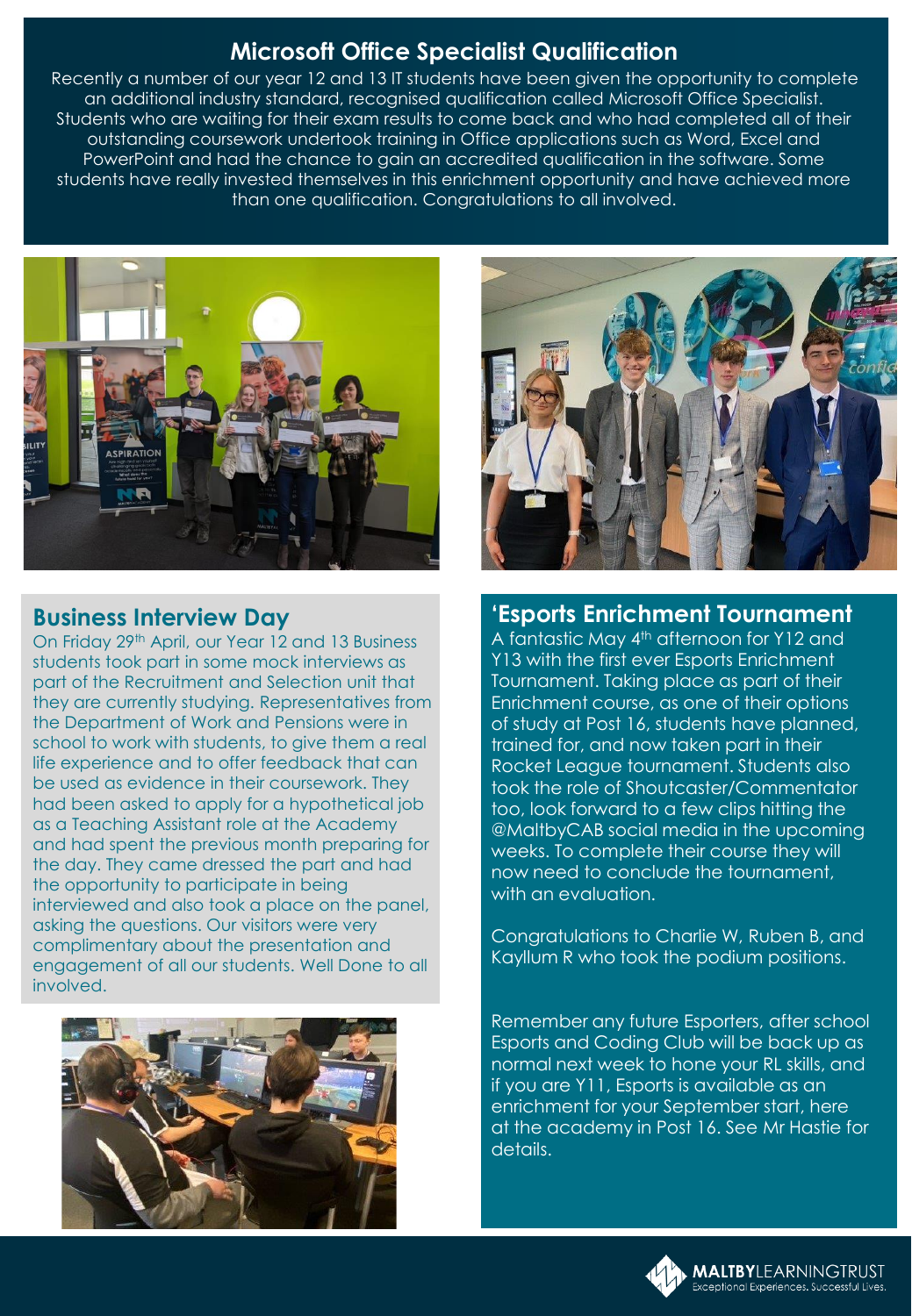## **STUDENT SHOUT OUTS**



| <b>Student</b>    | Subject                       | <b>Key Driver</b> |
|-------------------|-------------------------------|-------------------|
| Kacie-Leigh T     | <b>Business</b>               | Aspiration        |
| <b>Isabelle M</b> | Computer Science              | Aspiration        |
| Reece E           | Computer Science              | Aspiration        |
| Katie W           | Criminology                   | Resilience        |
| Maia C            | English                       | Aspiration        |
| Nicole B          | English                       | Responsibility    |
| Jamie G           | English                       | Resilience        |
| Emily P           | <b>Health and Social Care</b> | Aspiration        |
| Class 11B/HS1     | <b>Health and Social Care</b> | Resilience        |
| Class 11C/HS1     | <b>Health and Social Care</b> | Resilience        |
| Ashleigh H        | <b>Health and Social Care</b> | Resilience        |
| Charley C         | <b>Health and Social Care</b> | Aspiration        |
| Eden S            | <b>Health and Social Care</b> | Aspiration        |
| Molly O           | <b>Health and Social Care</b> | Aspiration        |
| Kiera B           | <b>Health and Social Care</b> | Resilience        |
| Zaara Q           | <b>Health and Social Care</b> | Aspiration        |
| Jodie G           | <b>Health and Social Care</b> | Community         |
| Jess W            | T                             | Aspiration        |
| Lucy H            | It                            | Community         |
| Jack B            | It                            | Resilience        |
| Jessica G         | Maths                         | Aspiration        |
| Luke W            | Maths                         | Aspiration        |
| Liam B            | Maths                         | Aspiration        |
| Sam C             | Maths                         | Aspiration        |
| Lily-May H        | Maths                         | Aspiration        |
| Tom M             | Maths                         | Aspiration        |
| Zach W            | Maths                         | Aspiration        |
| Tyler C           | Maths                         | Aspiration        |